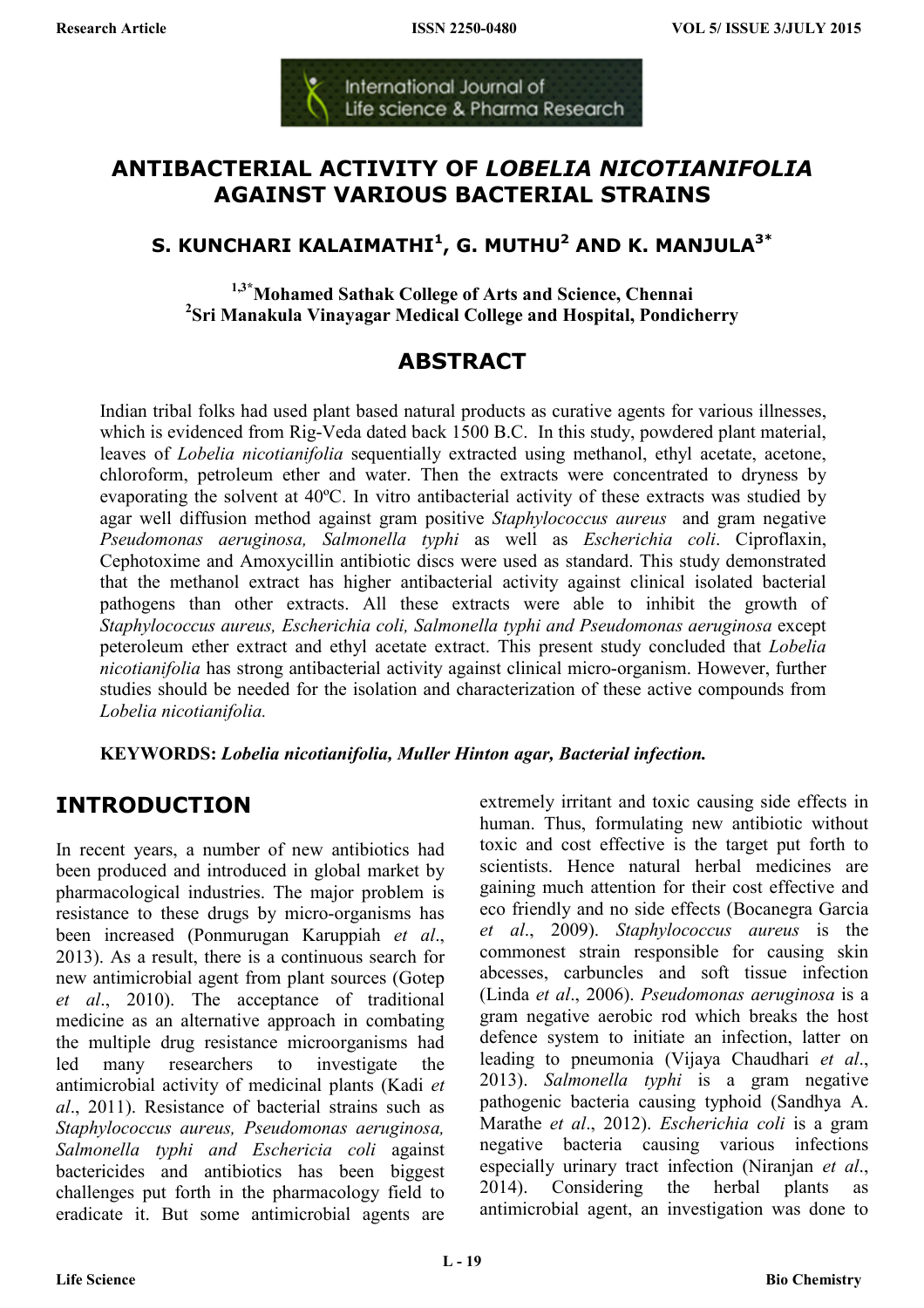screen the antibacterial activity form *Lobelia nicotianifolia* against *Staphylococcus aureus, Pseudomonas aeruginosa, Salmonella typhi* and *Escherichia coli.* 

### **MATERIALS AND METHODS**

#### *Source of plant material*

*Lobelia nicotianifolia* were collected from the Nilgiri hills, Ooty. They were maintained under optimum green house conditions in Chennai.

#### *Plant extract preparation*

*Lobelia nicotianifolia* leaves were subsequently washed with tap water then with distilled water and dried at room temperature for two weeks. The dried plant materials were powdered with a mixer grinder to 2 mm or smaller particle size. The ground plant species were stored in a storage container at room temperature. Two grams of dried and powdered plant material were separately mixed with 20ml of methanol, ethyl acetate, acetone, chloroform, petroleum ether and water kept on rotary shaker at 190-220 rpm for 24hours. It was then filtered through whattman filter paper no.1 and centrifuged at 5000g for 15minutes. The supernatant was collected and the solvent was allowed to evaporate to make the final Volume to one-fourth of the original, after which it was dissolved in dimethyl sulfoxide (Nair *et al*., 2007).

#### *Test microorganisms*

The test micro organisms used were *Staphylococcus aureus, Pseudomonas aeruginosa, Salmonella typhi* and *Escherichia coli.* These microbial strains included various drug resistant hospital isolates collected and characterized in the central research laboratory, SMV Medical College and Hospital, Puducherry, India. All strains were maintained in the brain heart infusion agar medium kept at 4°C prior to use for antibacterial tests respectively.

#### *Determination of Zone of Inhibition by Agar Well Diffusion Method*

Muller Hinton agar was prepared and poured into petri plate, specific bacterial cultures were spread over the medium and wells are carved out over the medium with cork-borer (0.85 cm) different aliquotes of the test plant extract was added into the well and plates were incubated overnight at 37°C, sterile cotton swab was immersed into the culture until it is thoroughly wet. The surplus suspension was removed from the swab by rotating against the inside of the culture tube and spread the entire surface of each MHA plate with the particular cultures. The cultures were spread evenly in three directions. So that ever confluent growth will be resulted (Murray *et al*., 1995). The crude extracts of chloroform, acetone, ethyl acetate, methanol and petroleum ether of *lobelia nicotianifolia* were loaded on the well at concentrations 25µL*,* 50µL, 75µL, 100µL, 150µL and 200µL, allowed to dry. A parallel control was made by placing each antibiotic disc on the agar surface using aseptic condition. Incubated for 24 hours at 37°C and then zone of diameters in mm for each organic extracts were measured.

### **RESULTS AND DISCUSSION**

#### *Antibacterial activity*

In this study, antibacterial activity of the plant *Lobelia nicotianifolia* was investigated. *Lobelia nicotianifolia* was extracted in six different solvents such as petroleum ether, chloroform, methanol, acetone, ethyl acetate, and water. The antibacterial activity of each solvent extract of the *Lobelia nicotianifolia* against four different clinical isolates such as *Staphylococcus aureus, Pseudomonas aeruginosa*, *Salmonella typhi* and *Escherichia coli* was analysed using the agar well diffusion method. Of the different concentrations of *Lobelia nicotianifolia* plant extract studied, 200µL showed maximum growth inhibition in all the clinical isolates studied.

| <b>Bacteria studied</b> | <b>Ciproflaxin</b> | Cephotoxime | Amoxycillin |
|-------------------------|--------------------|-------------|-------------|
| Staphylococcus aureus   |                    |             |             |
| Pseudomonas             |                    |             | 24          |
| aeruginosa              |                    |             |             |
| Salmonella typhi        |                    | I ()        |             |
| Escherichia coli        |                    |             |             |

**Table 1**  *Zone of growth inhibition (mm) by Antibiotics*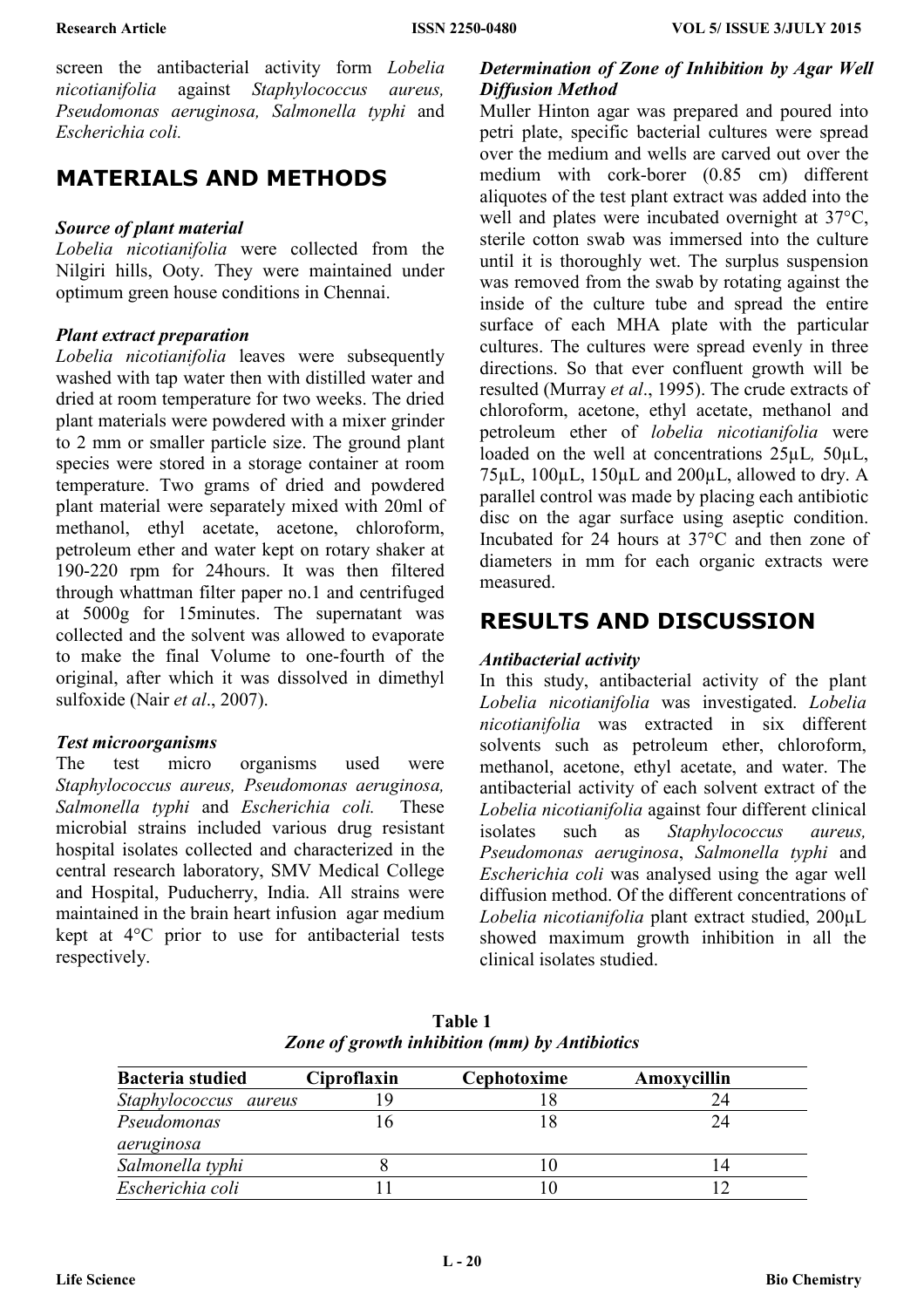

**Figure 1**  *Zone of inhibition (mm) of Staphylococcus aureus by Lobelia nicotianifolia extracted in different solvents* 

Figure 1 shows the antibacterial effect of lobelia nicotianifolia extracted in six different solvents on Staphylococcus aureus. The methanolic extract showed strong antibacterial activity against *Staphylococcus aureus.* The chloroform, acetone and ethyl acetate extract showed moderate antibacterial activity, while, water and Petroleum

ether extract showed comparatively less antibacterial activity against Staphylococcus aureus at concentration of 200µL. The growth inhibition of the methanolic extracts (20mm) which is comparable to that shown by standard antibiotic ciprofloxacin (19mm), cephotaxime (18mm) against Staphylococcus aureus (See table 1).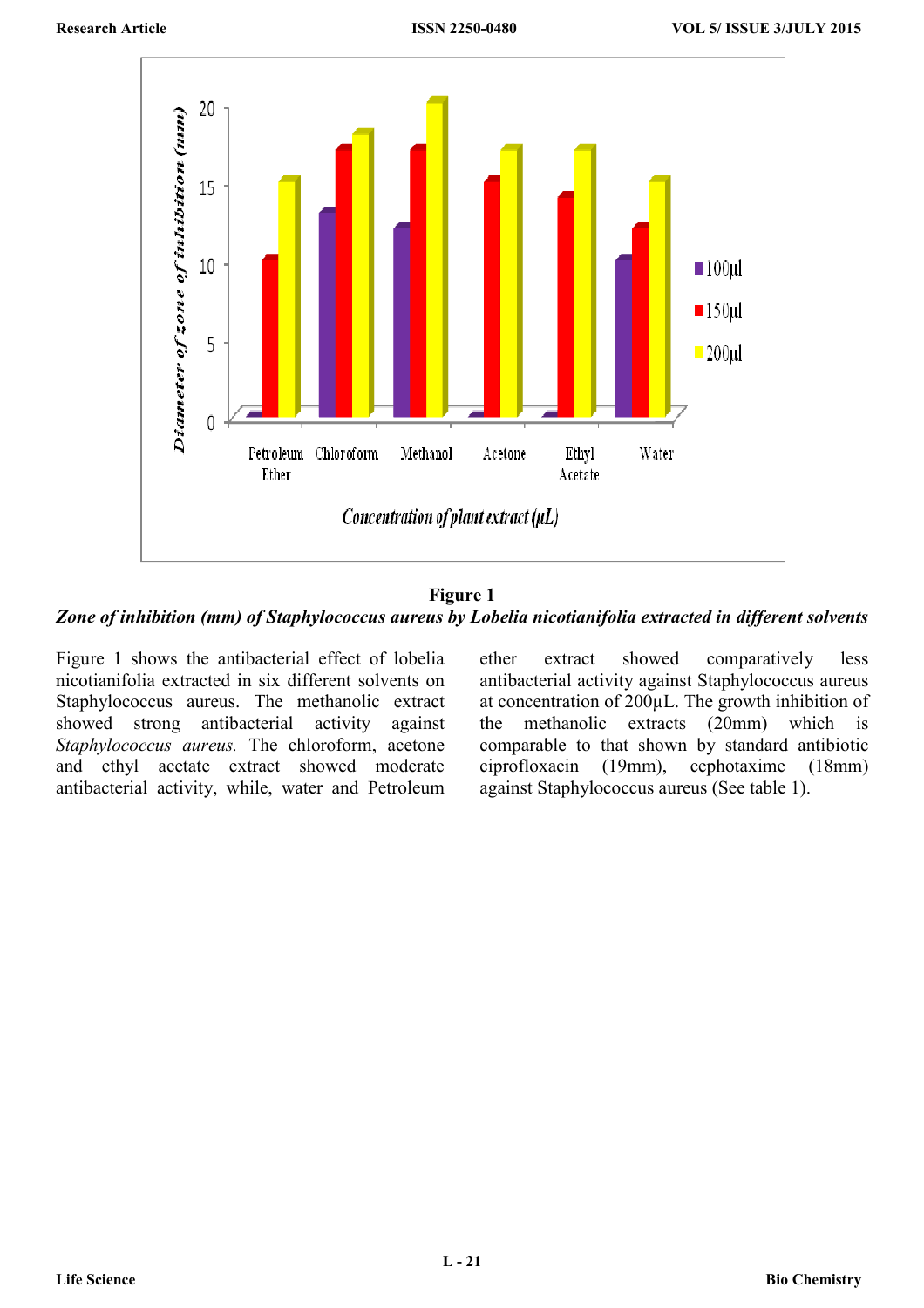

**Figure 2**  *Zone of inhibition (mm) of Pseudomonas aeruginosa by Lobelia nicotianifolia extracted in different solvents* 

Figure 2 shows the antibacterial effect of lobelia nicotianifolia extracted in six different solvents on Pseudomonas aeruginosa . The methanolic extract showed strong antibacterial activity against Pseudomonas aeruginosa. The chloroform, acetone, ethyl acetate and water extract showed moderate antibacterial activity, while Petroleum ether extract

showed comparatively less antibacterial activity against Pseudomonas aeruginosa at concentration of 200µL. The growth inhibition of the methanolic extract (22mm) is slightly better than that shown by standard antibiotic ciprofloxacin (16mm), cephotaxime(18mm) against Pseudomonas aeruginosa (See table 1).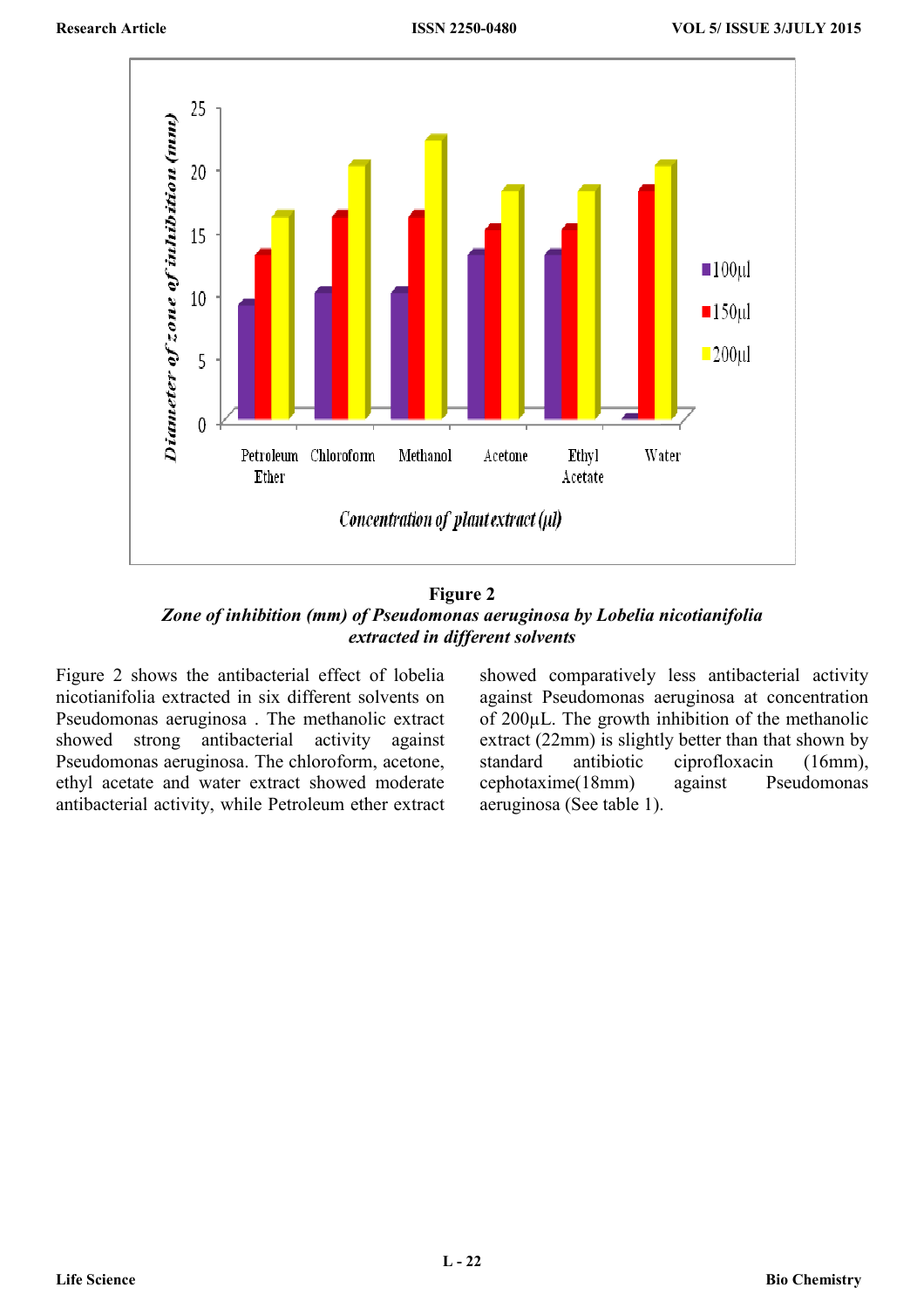

**Figure 3**  *Zone of inhibition (mm) of Salmonella typhi by Lobelia nicotianifolia extracted in different solvents* 

Figure 3 shows the antibacterial effect of Lobelia nicotianifolia extracted in six different solvents on Salmonella typhi .The chloroform extract of the Lobelia nicotianifolia showed strong antibacterial activity against Salmonella typhi. The petroleum ether, methanol, acetone and water extract showed moderate antibacterial activity, while ethyl acetate

extract showed comparatively less antibacterial activity against Salmonella typhi at concentration of 200µL. The growth inhibition of the chloroform extract(23mm) is comparatively greater than that shown by standard antibiotic ciprofloxacin(8mm), cephotaxime(10mm) and amoxicillin(14mm) against Salmonella typhi (See table 1).



**Figure 4**  *Zone of inhibition (mm) of Escherichia coli by Lobelia nicotianifolia extracted in different solvents*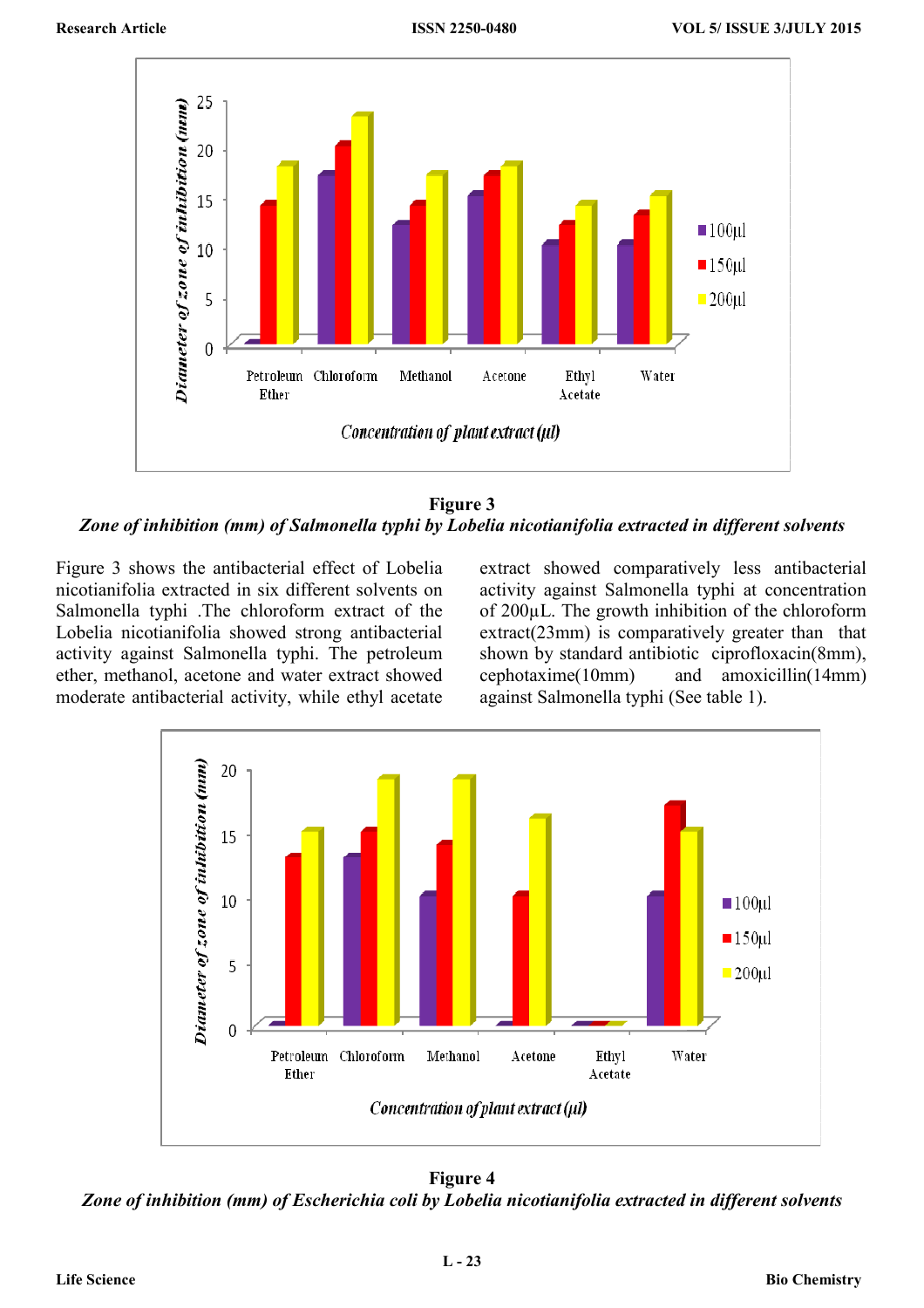Figure 4 shows the antibacterial effect of Lobelia nicotianifolia extracted in six different solvents on Escherichia coli. The chloroform, methanol extract of the Lobelia nicotianifolia showed strong antibacterial activity against Escherichia coli. The petroleum ether, acetone and water extract showed moderate antibacterial activity, while ethyl acetate extract showed no antibacterial activity against Escherichia coli at concentration of 200µL. The

growth inhibition of the chloroform extract(19mm) and methanol(19mm) is comparatively greater than that shown by standard antibiotic ciprofloxacin(11mm), cephotaxime(10mm) and amoxicillin(12mm) against Escherichia coli (See table 1). From these studies it is evident that solvents such as methanol and chloroform are more suitable for extracting the antibacterial compound from *Lobelia nicotianifolia*.



**Figure 5**  *Comparing the zone of inhibition (mm) of various strains by Lobelia nicotianifolia with the standard antibiotic disc* 

It is also observed from Figure 5, the methanol extract of *Lobelia nicotianifolia* was found to be as effective as standard antibiotic ciprofloxacin, cephotaxime against *Staphylococcus aureus* and *Pseudomonas aeruginosa* and the chloroform extract of *Lobelia nicotianifolia* was more effective than antibiotics ciprofloxacin, cephotaxime and amoxycillin against *Salmonella typhi* and *Escherichia coli*.

# **CONCLUSION**

From these observations, it can be inferred that different bioactive compounds present in *Lobelia nicotianifolia* possessing antibacterial activity against different bacterial species and is found to be soluble either in methanol, a high polar solvent or chloroform, a mid polar solvent. Also, it is observed that, the methanol extract of *Lobelia nicotianifolia* was found to be as effective activity as antibiotics ciprofloxacin, cephotaxime against *Staphylococcus aureus* and *Pseudomonas aeruginosa* and the chloroform extract of *Lobelia nicotianifolia* was more effective than standard antibiotics ciprofloxacin, cephotaxime and amoxycillin against *Salmonella typhi* and *E.coli*. From these findings, it can be suggested that these solvent extracts of *Lobelia nicotianifolia* would appear to provide the scientific basis for the use of dressing of wound, burns, boils, cuts and also in other antibacterial preparations.